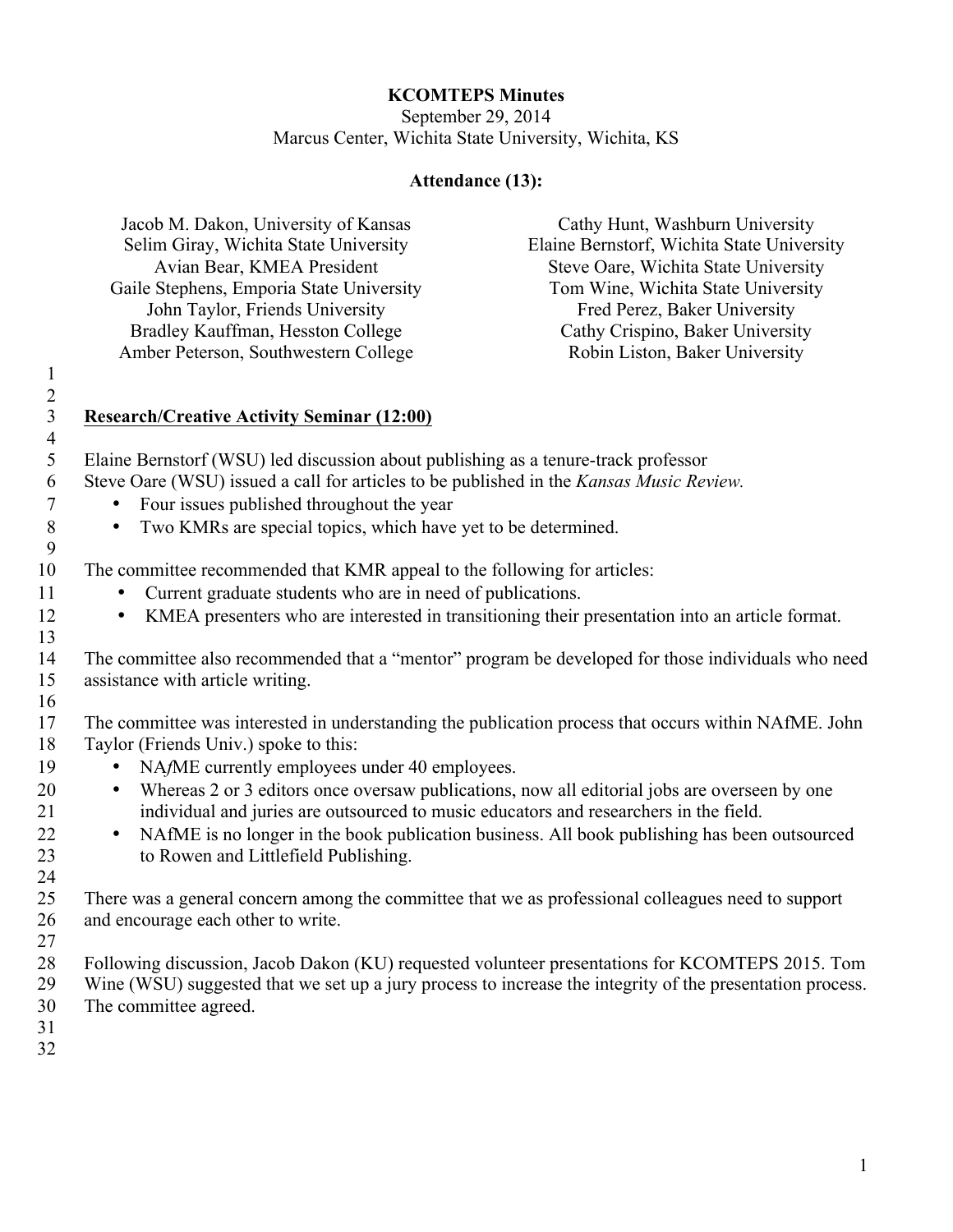## **Discussion: Creation of a KCOMTEPS Agenda (12:45)** Jacob Dakon (KU) steered the conversation towards discussing the creation of a KCOMTEPS agenda. The committee identified the following topics and questions. *Rural Teacher Education:*  • Kansas Graduate Employment Status o What jobs are our students obtaining after graduation (level, area, etc.) 10 b What problem are they facing? What successes are they experiencing? 11 • Rural Kansas Teacher Methodologies<br>12 <sup>o</sup> What instructional methods are o What instructional methods are Rural Kansas teachers using in their classrooms? • Rural School Administrative Issues o What issues do rural school administrations face that directly affect music programs in western Kansas? • Kansas music students demographics 17 o What are the demographics of students currently being taught in Kansas music classes? • Factors associated with teacher shortages in Western Kansas o What factors correlate with the teacher shortage in Western Kansas music programs? *Higher Education Practices:*  • Eclectic nature of current music instructional practices. o Are we as eclectic as we claim to be? 25 • What field experience models are being implemented around the state? • Conceptualization and implementation of the new National Standards • Furthering communication with Kansas Community Colleges • Decreasing enrollment of Kansas Solo & Ensemble Festival. John Taylor stated that there might be some funding opportunities through KMEA to support the

- KCOMTEPS agenda; however, these funds were limited.
- 

 John Taylor (FU) and Avian Bear (KMEA) suggested that a 'Collegiate Roundtable' be set up at the KMEA-ISW in February.

- Approximate title: *SMTE Collegiate Roundtable for 2- & 4-Year Collegiate Institution Music Education Instructors*
- To be held on Friday, February 27, 2015 at 3:45-4:35 (After the Research Poster Session)
- <sup>38</sup> Attendees will discuss topics of concern throughout Kansas to help focus the efforts of K-SMTE<br><sup>39</sup> and KCOMTEPS and KCOMTEPS
- John Taylor (FU) stated that KMEA could purchase cookie refreshments for the event
-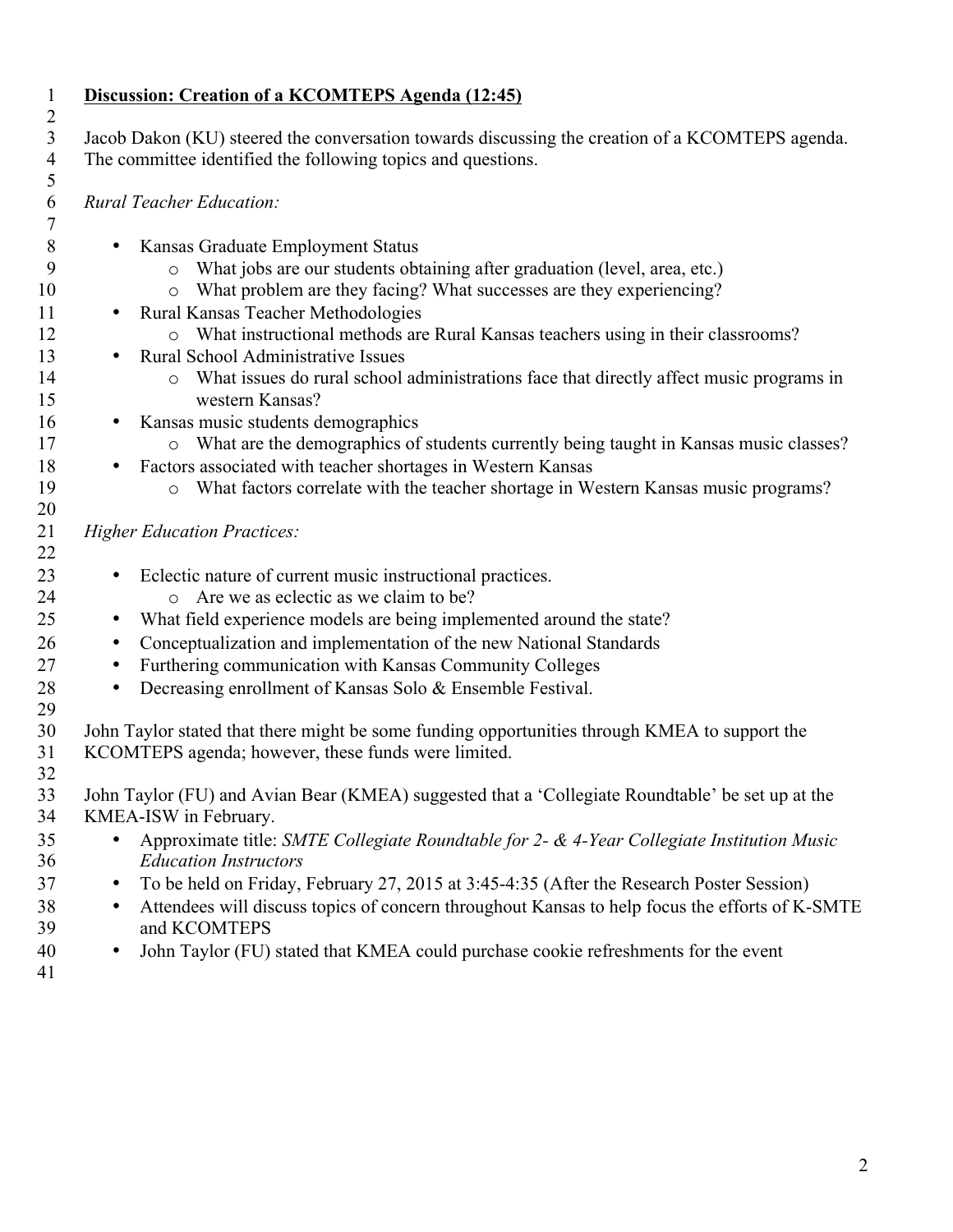| $\bullet$<br>$\bullet$<br>$\bullet$<br>$\bullet$<br>$\bullet$<br>Objectives: | KASHAA removed the mandatory memorization requirement for Strings from State.<br>Up to the teacher and students prerogative.<br>• On-line rules for KASHAA informative (kids can't participate if don't fill out this form)<br>KASHAA has instituted a mandatory on-line training program for all school music directors<br>KMEA: Adjudicator Training will be offered at the KMEA ISW on Thursday, Feb. 26, from 2:00-4:00<br>Northeast District is splitting up. They will be divided into two area by counties: northern and southern.<br>The split will take place on March $1st$ , 2018<br>Compositions Competition (open to middle school through collegiate student composers)<br>Juried by out-of-state prominent composers<br>Categories have been broadened to electronic, solo, small ensemble (1-7 members), large<br>ensemble, jazz combo (1-7 members), jazz ensemble.<br>Master teacher video library of 5-, 10-, 15-minute instructional videos<br>Master teachers are being invited this year<br>Forms are online<br>Elections for the KMEA President-Elect are being held on-line. |
|------------------------------------------------------------------------------|------------------------------------------------------------------------------------------------------------------------------------------------------------------------------------------------------------------------------------------------------------------------------------------------------------------------------------------------------------------------------------------------------------------------------------------------------------------------------------------------------------------------------------------------------------------------------------------------------------------------------------------------------------------------------------------------------------------------------------------------------------------------------------------------------------------------------------------------------------------------------------------------------------------------------------------------------------------------------------------------------------------------------------------------------------------------------------------------------|
|                                                                              |                                                                                                                                                                                                                                                                                                                                                                                                                                                                                                                                                                                                                                                                                                                                                                                                                                                                                                                                                                                                                                                                                                      |
|                                                                              |                                                                                                                                                                                                                                                                                                                                                                                                                                                                                                                                                                                                                                                                                                                                                                                                                                                                                                                                                                                                                                                                                                      |
|                                                                              |                                                                                                                                                                                                                                                                                                                                                                                                                                                                                                                                                                                                                                                                                                                                                                                                                                                                                                                                                                                                                                                                                                      |
|                                                                              |                                                                                                                                                                                                                                                                                                                                                                                                                                                                                                                                                                                                                                                                                                                                                                                                                                                                                                                                                                                                                                                                                                      |
|                                                                              |                                                                                                                                                                                                                                                                                                                                                                                                                                                                                                                                                                                                                                                                                                                                                                                                                                                                                                                                                                                                                                                                                                      |
|                                                                              |                                                                                                                                                                                                                                                                                                                                                                                                                                                                                                                                                                                                                                                                                                                                                                                                                                                                                                                                                                                                                                                                                                      |
|                                                                              |                                                                                                                                                                                                                                                                                                                                                                                                                                                                                                                                                                                                                                                                                                                                                                                                                                                                                                                                                                                                                                                                                                      |
|                                                                              |                                                                                                                                                                                                                                                                                                                                                                                                                                                                                                                                                                                                                                                                                                                                                                                                                                                                                                                                                                                                                                                                                                      |
|                                                                              |                                                                                                                                                                                                                                                                                                                                                                                                                                                                                                                                                                                                                                                                                                                                                                                                                                                                                                                                                                                                                                                                                                      |
|                                                                              |                                                                                                                                                                                                                                                                                                                                                                                                                                                                                                                                                                                                                                                                                                                                                                                                                                                                                                                                                                                                                                                                                                      |
|                                                                              |                                                                                                                                                                                                                                                                                                                                                                                                                                                                                                                                                                                                                                                                                                                                                                                                                                                                                                                                                                                                                                                                                                      |
|                                                                              |                                                                                                                                                                                                                                                                                                                                                                                                                                                                                                                                                                                                                                                                                                                                                                                                                                                                                                                                                                                                                                                                                                      |
|                                                                              |                                                                                                                                                                                                                                                                                                                                                                                                                                                                                                                                                                                                                                                                                                                                                                                                                                                                                                                                                                                                                                                                                                      |
|                                                                              |                                                                                                                                                                                                                                                                                                                                                                                                                                                                                                                                                                                                                                                                                                                                                                                                                                                                                                                                                                                                                                                                                                      |
|                                                                              |                                                                                                                                                                                                                                                                                                                                                                                                                                                                                                                                                                                                                                                                                                                                                                                                                                                                                                                                                                                                                                                                                                      |
|                                                                              | For more information, see http://www.ksmea.org/candidates/index.php                                                                                                                                                                                                                                                                                                                                                                                                                                                                                                                                                                                                                                                                                                                                                                                                                                                                                                                                                                                                                                  |
|                                                                              |                                                                                                                                                                                                                                                                                                                                                                                                                                                                                                                                                                                                                                                                                                                                                                                                                                                                                                                                                                                                                                                                                                      |
|                                                                              | Avian spoke briefly about the All National Orchestra Concert being held on the Grand Old Opry Stage                                                                                                                                                                                                                                                                                                                                                                                                                                                                                                                                                                                                                                                                                                                                                                                                                                                                                                                                                                                                  |
|                                                                              | in Nashville this year. She also encouraged Kansas Music Education instructors of all levels to consider                                                                                                                                                                                                                                                                                                                                                                                                                                                                                                                                                                                                                                                                                                                                                                                                                                                                                                                                                                                             |
|                                                                              | submitting presentations to the NAfME National Convention this summer.                                                                                                                                                                                                                                                                                                                                                                                                                                                                                                                                                                                                                                                                                                                                                                                                                                                                                                                                                                                                                               |
|                                                                              | There was a brief discussion about the new National Standards for Music Education. A meeting has                                                                                                                                                                                                                                                                                                                                                                                                                                                                                                                                                                                                                                                                                                                                                                                                                                                                                                                                                                                                     |
|                                                                              | been set in November with specific Music Educators throughout Kansas to consider how the NSME will                                                                                                                                                                                                                                                                                                                                                                                                                                                                                                                                                                                                                                                                                                                                                                                                                                                                                                                                                                                                   |
|                                                                              | influence our current Kansas Music Education Standards. More details will unfold soon.                                                                                                                                                                                                                                                                                                                                                                                                                                                                                                                                                                                                                                                                                                                                                                                                                                                                                                                                                                                                               |
|                                                                              |                                                                                                                                                                                                                                                                                                                                                                                                                                                                                                                                                                                                                                                                                                                                                                                                                                                                                                                                                                                                                                                                                                      |
|                                                                              | Jacob Dakon (KU) proposed a draft of future objectives for KCOMTEPS (see below). The committee                                                                                                                                                                                                                                                                                                                                                                                                                                                                                                                                                                                                                                                                                                                                                                                                                                                                                                                                                                                                       |
|                                                                              | agreed to the proposal.                                                                                                                                                                                                                                                                                                                                                                                                                                                                                                                                                                                                                                                                                                                                                                                                                                                                                                                                                                                                                                                                              |
|                                                                              |                                                                                                                                                                                                                                                                                                                                                                                                                                                                                                                                                                                                                                                                                                                                                                                                                                                                                                                                                                                                                                                                                                      |
|                                                                              |                                                                                                                                                                                                                                                                                                                                                                                                                                                                                                                                                                                                                                                                                                                                                                                                                                                                                                                                                                                                                                                                                                      |
|                                                                              |                                                                                                                                                                                                                                                                                                                                                                                                                                                                                                                                                                                                                                                                                                                                                                                                                                                                                                                                                                                                                                                                                                      |
|                                                                              | KCOMTEPS will strive to:                                                                                                                                                                                                                                                                                                                                                                                                                                                                                                                                                                                                                                                                                                                                                                                                                                                                                                                                                                                                                                                                             |
|                                                                              | 1. Increase faculty attendance at KCOMTEPS each year<br>2. Develop a philosophical foundation for KCOMTEPS                                                                                                                                                                                                                                                                                                                                                                                                                                                                                                                                                                                                                                                                                                                                                                                                                                                                                                                                                                                           |
|                                                                              |                                                                                                                                                                                                                                                                                                                                                                                                                                                                                                                                                                                                                                                                                                                                                                                                                                                                                                                                                                                                                                                                                                      |
|                                                                              |                                                                                                                                                                                                                                                                                                                                                                                                                                                                                                                                                                                                                                                                                                                                                                                                                                                                                                                                                                                                                                                                                                      |
|                                                                              | 3. Increase the visibility of KCOMTEPS events and outcomes                                                                                                                                                                                                                                                                                                                                                                                                                                                                                                                                                                                                                                                                                                                                                                                                                                                                                                                                                                                                                                           |
| Objective 1: Increase faculty attendance of KCOMTEPS                         | 4. Examine the current state of Kansas higher-education institutions.                                                                                                                                                                                                                                                                                                                                                                                                                                                                                                                                                                                                                                                                                                                                                                                                                                                                                                                                                                                                                                |